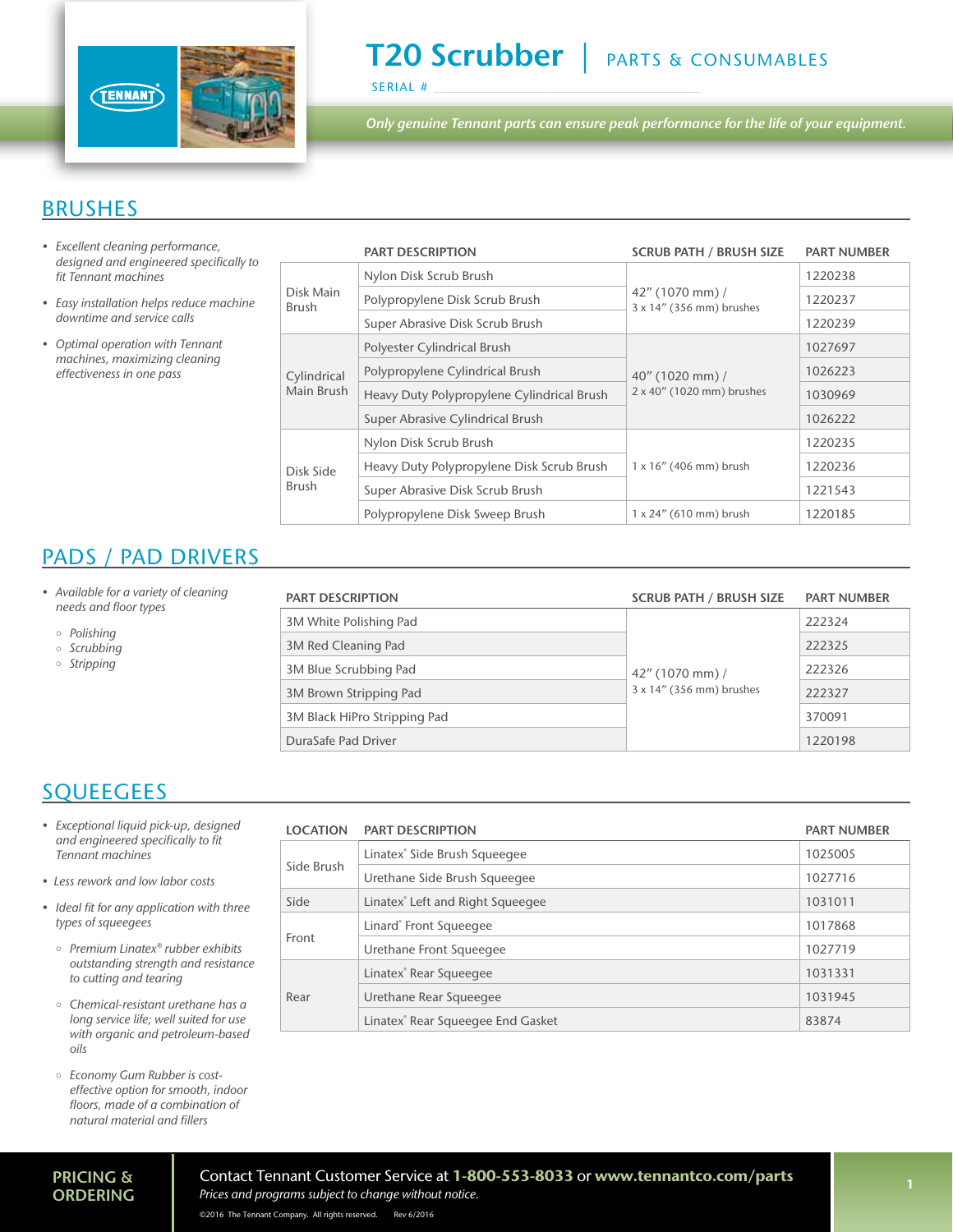## <u>FaST® DETERGENTS</u>

- Excellent for cleaning surfaces with routine dirt or industrial grime
- Certified to reduce slip-and-fall by removing old, slippery residues and existing soil, leaving behind a cleaner, high-traction floor
- Reduced environmental impact, using *70% less water and 90% less cleaning*  solution than traditional floorscrubbing methods
- Versatile enough for a variety of surfaces, including marble, VCT, tile, *or concrete*

| <b>PART DESCRIPTION</b>                                         | <b>SIZE</b> | <b>PART NUMBER</b> |
|-----------------------------------------------------------------|-------------|--------------------|
| 365 FaST <sup>®</sup> Floor Cleaning Concentrate*               | 2 Liter Pak | 1017015            |
| 665 FaST <sup>®</sup> Heavy-duty Floor Cleaning Concentrate*    | 2 Liter Pak | 1017022            |
| 965 FaST <sup>®</sup> Heavy-duty Degreaser Cleaning Concentrate | 2 Liter Pak | 9002021            |

\*Green Seal Certified

# <u>TENNANT*TRUE*® CLEANING SOLUTIONS</u>

- Formulated to help protect gaskets, seals, vacuum fans, or other critical *components*
- Biodegradable surfactants and recyclable packaging support green cleaning *initiatives*
- Color coded for easy identification, training, and safety
- Low-foam formulas allows for easy rinsing and may help extend some equipment *components*

| <b>PART DESCRIPTION</b>                                                                                                                | <b>SIZE</b>   | <b>PART NUMBER</b> |
|----------------------------------------------------------------------------------------------------------------------------------------|---------------|--------------------|
|                                                                                                                                        | $2/2.5$ Gal   | 9006758            |
| <b>Neutral pH Daily Cleaner:</b> For light-duty cleaning, safe for all floor                                                           | 15 Gal        | 9006759            |
| types, low foam, contains biodegradable surfactants, and is NSF<br>certified                                                           | 55 Gal        | 9006761            |
|                                                                                                                                        | 275 Gal       | 9006763            |
|                                                                                                                                        | $2/2.5$ Gal   | 9006764            |
| General Purpose Cleaner: For medium-duty cleaning, safe for                                                                            | 15 Gal        | 9006765            |
| most floor types, low foam, contains biodegradable surfactants, and<br>Green Seal & NSF certified                                      | 55 Gal        | 9006767            |
|                                                                                                                                        | 275 Gal       | 9006769            |
|                                                                                                                                        | $2/2.5$ Gal   | 9006770            |
| Neutral pH Solvent Degreaser: For aggressive cleaning, heavy                                                                           | 15 Gal        | 9006771            |
| manufacturing & industrial environments, low foam, contains low<br>volatile solvents & biodegradable surfactants, and is NSF certified | <b>55 Gal</b> | 9006773            |
|                                                                                                                                        | 275 Gal       | 9006775            |
|                                                                                                                                        | $2/2.5$ Gal   | 9006776            |
| High Alkaline Degreaser: For heavy-duty cleaning, heavy                                                                                | 15 Gal        | 9006777            |
| manufacturing & industrial environments, low foam, contains low<br>volatile solvents & biodegradable surfactants, and is NSF certified | 55 Gal        | 9006779            |
|                                                                                                                                        | 275 Gal       | 9006781            |
| High Alkaline Granular Degreaser: White granular version of the                                                                        | 22 lb Case    | 9006782            |
| liquid High Alkaline Degreaser                                                                                                         | 250 lb Drum   | 9006783            |